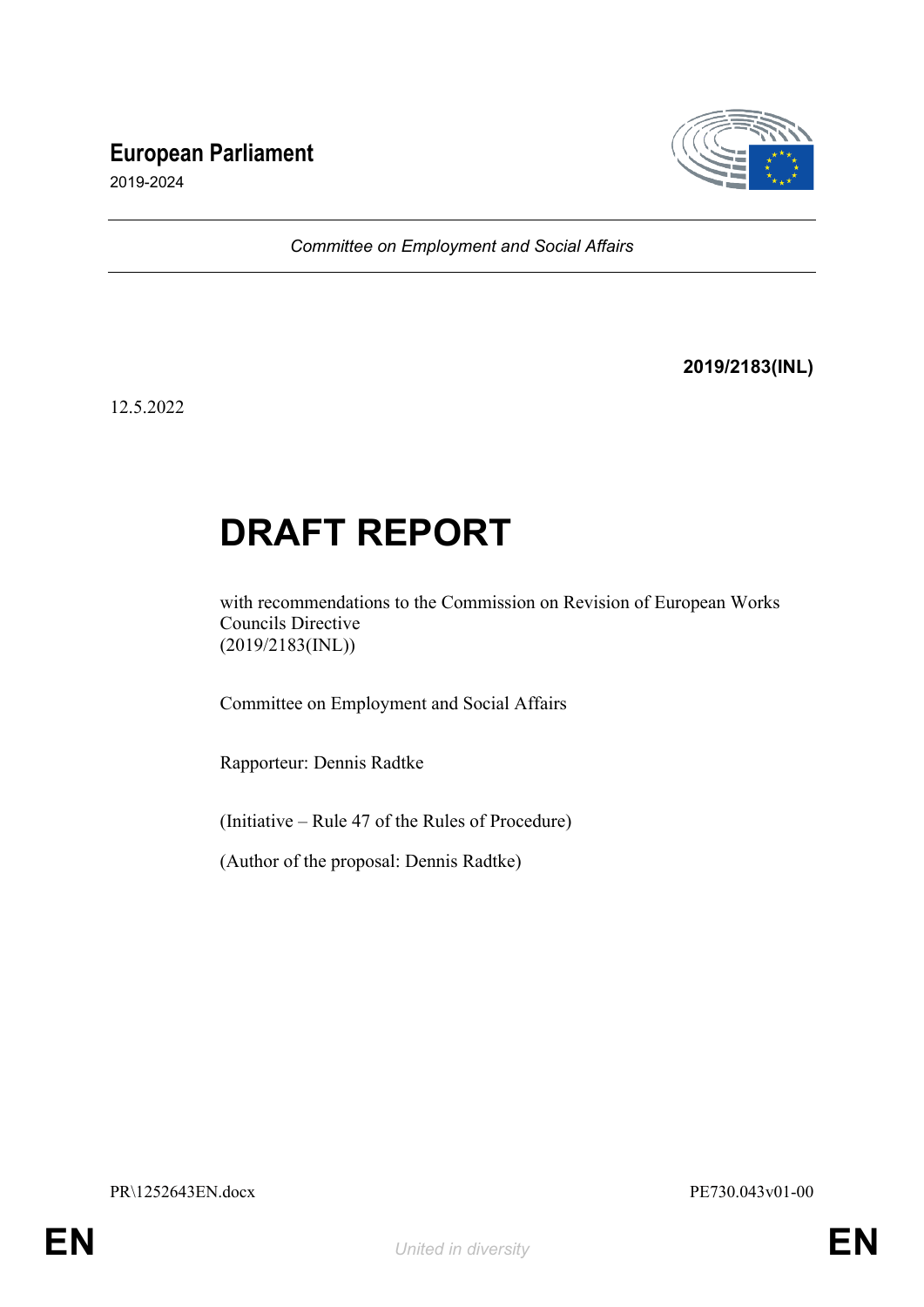PR\_INL

## **CONTENTS**

# MOTION FOR A EUROPEAN PARLIAMENT RESOLUTION.............................................[3](#page-2-0) ANNEX TO THE MOTION FOR A RESOLUTION: RECOMMENDATIONS AS TO THE CONTENT OF THE PROPOSAL REQUESTED ......[7](#page-6-0)

**Page**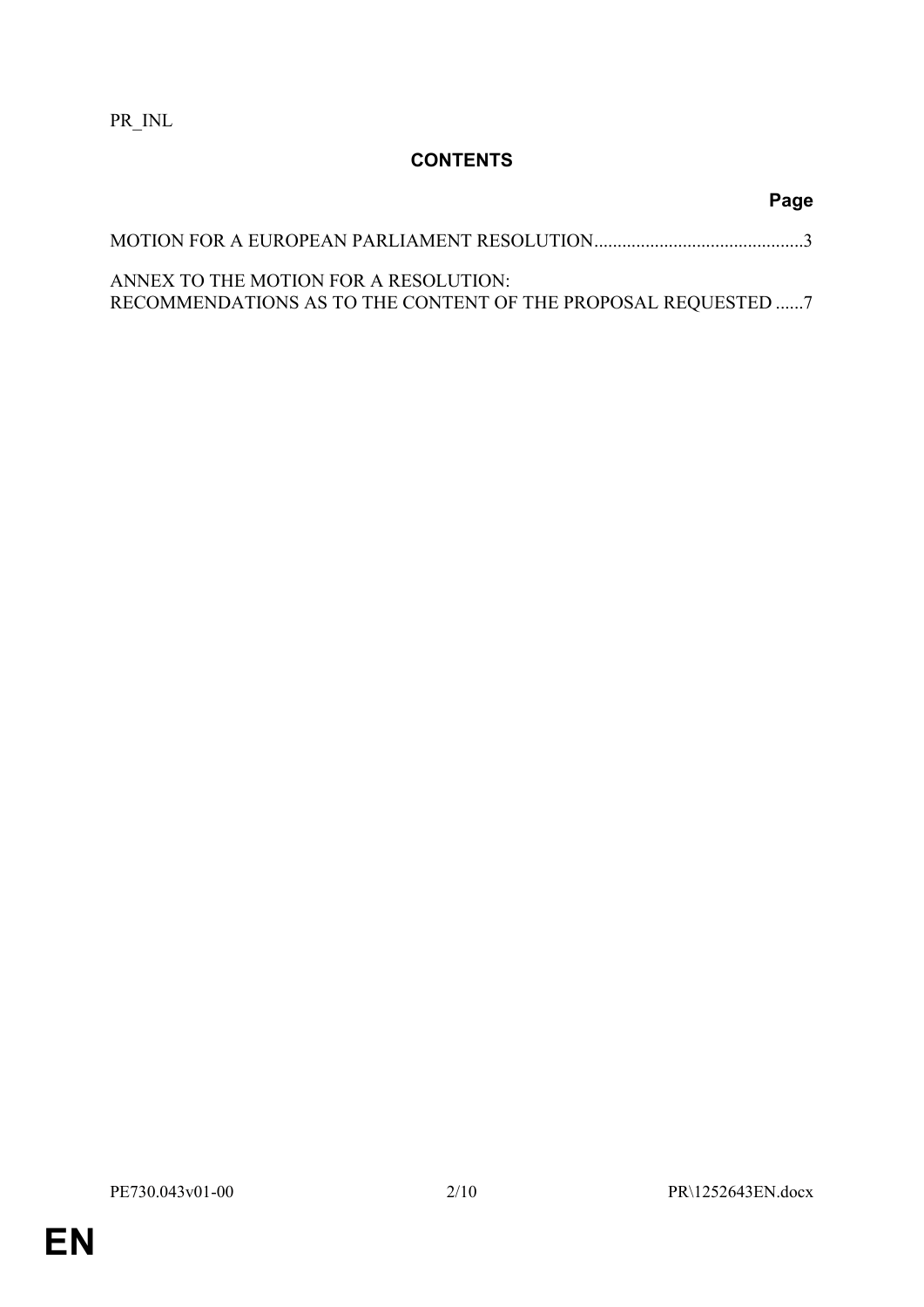## <span id="page-2-0"></span>**MOTION FOR A EUROPEAN PARLIAMENT RESOLUTION**

#### **with recommendations to the Commission on Revision of European Works Councils Directive (2019/2183(INL))**

#### *The European Parliament*,

- having regard to Article 3(3) of the Treaty on European Union,
- having regard to Article 9, Article 151 and Article 153(1)(e) and (f) and Article 225 of the Treaty on the Functioning of the European Union,
- having regard to Rules 47 and 54 of its Rules of Procedure,
- having regard to Directive 2009/38/EC of the European Parliament and of the Council of 6 May 2009 on the establishment of a European Works Council or a procedure in Community-scale undertakings and Community-scale groups of undertakings for the purposes of informing and consulting employees<sup>1</sup>,
- having regard to Directive 2002/14/EC of the European Parliament and of the Council of 11 March 2002 establishing a general framework for informing and consulting employees in the European Community<sup>2</sup>,
- having regard to Council Directive 2001/86/EC of 8 October 2001 supplementing the Statute for a European Company with regard to the involvement of employees and Council Directive 2003/72/EC of 22 July 2003 supplementing the Statute for a European Cooperative Society with regard to the involvement of employees<sup>3</sup>,
- having regard to Council Directive 98/59/EC of 20 July 1998 on the approximation of the laws of the Member States relating to collective redundancies<sup>4</sup>,
- having regard to Council Directive 2000/78/EC of 27 November 2000 establishing a general framework for equal treatment in employment and occupation<sup>5</sup>,
- having regard to Council Directive 2001/23/EC of 12 March 2001 on the approximation of the laws of the Member States relating to the safeguarding of employees' rights in the event of transfers of undertakings, businesses or parts of undertakings or businesses<sup>6</sup>,
- having regard to Council Directive 2016/943 of 8 June 2016 on the protection of undisclosed know-how and business information (trade secrets) against their unlawful

<sup>1</sup> OJ L 122, 16.5.2009, p. 28.

<sup>2</sup> OJ L 80, 23.3.2002, p. 29.

<sup>3</sup> OJ L 207, 18.8.2003, p. 25.

<sup>4</sup> OJ L 225, 12.8.1998, p. 16.

<sup>5</sup> OJ L 303, 2.12.2000, p. 16.

<sup>6</sup> OJ L 82, 22.3.2001, p. 16.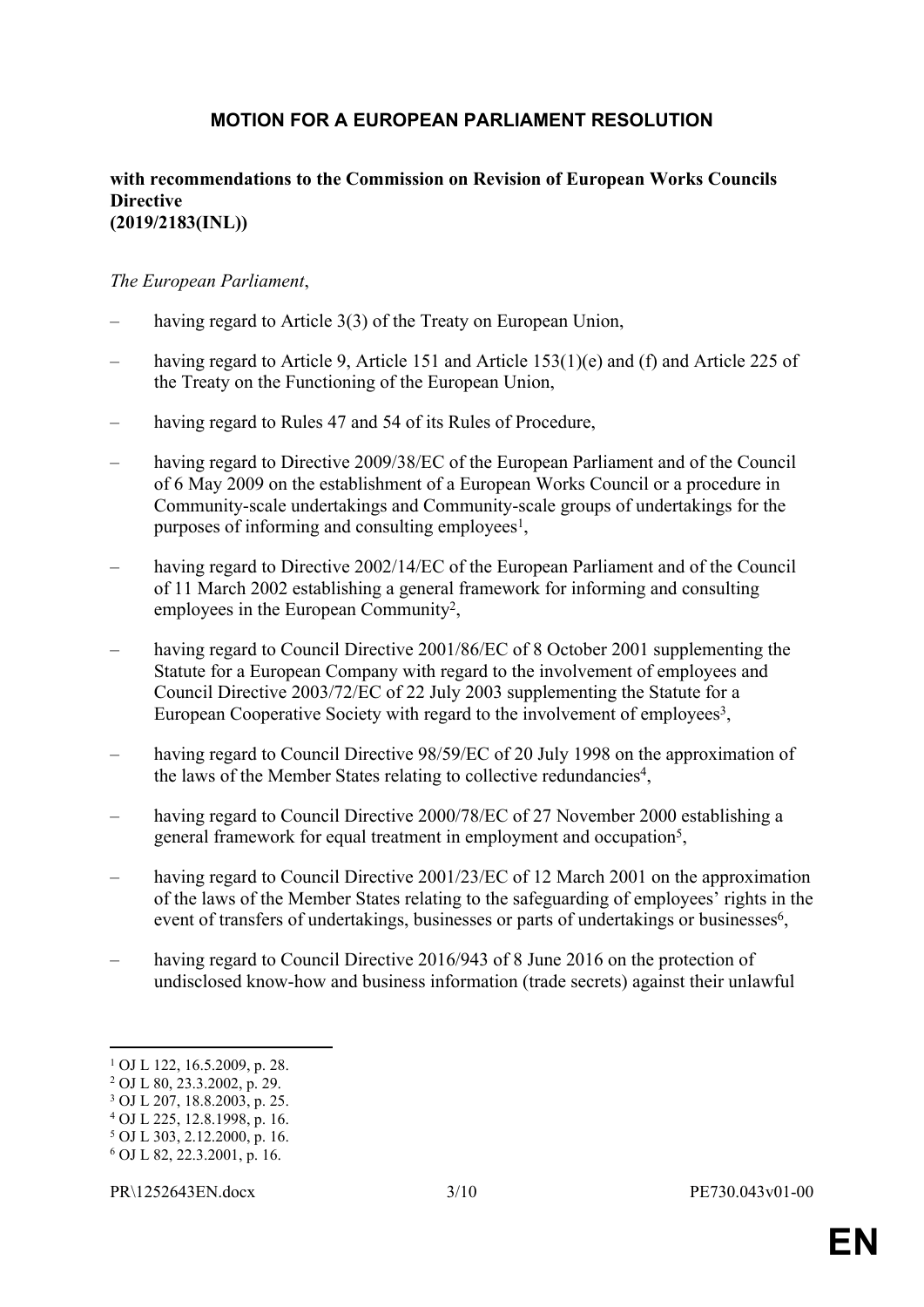acquisition, use and disclosure<sup>7</sup>,

- having regard to Parliament's European Added Value Assessments of November 2012 entitled 'European added value of an EU measure on information and consultation of workers, anticipation and management of restructuring processes' and of January 2021 entitled 'European works councils (EWCs) – legislative-initiative procedure: revision of European Works Councils Directive',
- having regard to its resolution of 16 December 2021on democracy at work: a European framework for employees' participation rights and the revision of the European Works Council Directive<sup>8</sup>,
- having regard to the study of the European Economic and Social Committee of 31 August 2020 on an EU legal framework on safeguarding and strengthening workers' information, consultation and participation,
- having regard to the University of Leuven research project of May 2016 entitled 'European Works Councils on the Move: Management Perspectives on the Development of a Transnational Institution for Social Dialogue',
- having regard to the Commission's study of 16 November 2018 on monitoring the application of the EU Quality Framework for anticipation of change and restructuring,
- having regard to the Commission's report of 14 May 2018 on the implementation by Member States of Directive 2009/38/EC on the establishment of a European Works Council or a procedure in Community-scale undertakings and Community-scale groups of undertakings for the purposes of informing and consulting employees (Recast),
- having regard to the Commission's Staff Working Document of 14 May 2018, entitled 'Evaluation, accompanying the document Report from the Commission to the European Parliament, the Council and the European Economic and Social Committee Report on the implementation by Member States of Directive 2009/38/EC on the establishment of a European Works Council or a procedure in Community-scale undertakings and Community-scale groups of undertakings for the purposes of informing and consulting employees (Recast)',
- having regard to the Commission communication of 4 March 2021 on the European Pillar of Social Rights Action Plan (COM(2021)0102),
- having regard to Articles 12, 27, 28, 30 and 31 of the Charter of Fundamental Rights of the European Union
- having regard to the European Council's Porto Social Commitment of 7 May 2021 and its Porto Declaration of 8 May 2021,
- having regard to the report of the Committee on Employment and Social Affairs (A9 0000/2022),

<sup>7</sup> OJ L 157, 15.6.2016, p. 1–18.

<sup>8</sup> Text adopted, P9\_TA(2021)0508.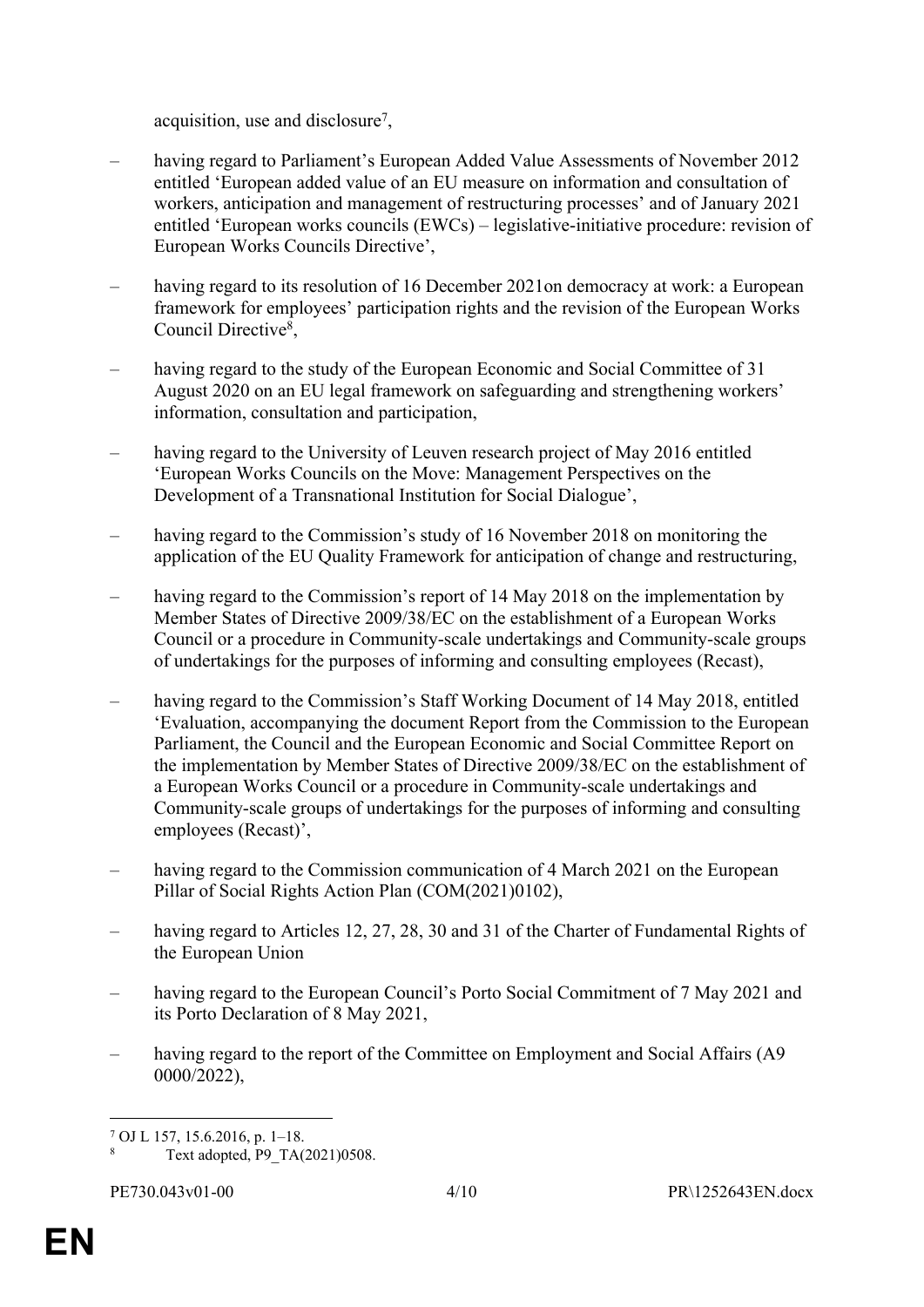- A. whereasthe number of multinational companies with assets or plants in several countries in 2015 was around 45 times higher than during the  $1990s^9$ ;
- B. whereas around 1 200 European Work Councils (EWCs) currently exist in the Union, with 18 000 individual representatives<sup>10</sup>;
- C. whereas despite having the right to express an opinion, EWC members seem to have little influence in the decision-making process in their companies, in particular in cases of restructuring<sup>11</sup>:
- D. whereas penalties for failure to consult in most Member States consist of financial penalties that range from 23 EUR to  $187\,515\,EUR^{12}$  and therefore in many cases fail to be effective, dissuasive and proportionate;
- E. whereas EWCs do not have direct access to justice in many Member States<sup>13</sup>;
- F. whereas EWCs have full legal personality in only four Member States, allowing EWC representatives to initiate judicial proceedings on behalf of EWCs<sup>14</sup>;
- G. whereas there is evidence that early consultation can have a substantial impact on job security during restructuring processes and that this can have a positive impact on job quality<sup>15</sup>;
- H. whereas the concept of transnationality remains a difficult concept for EWC practitioners to interpret in concrete cases $16$ ;
- I. whereas the extensive use of confidentiality clauses based on Article 8 of Directive  $2009/38/EC$  constitutes an obstacle for effective information and consultation rights<sup>17</sup>;
- 1. Notes that participation rights play a crucial role in a functioning of the social market economy; stresses that EWCs enhance democracy at the workplace;
- 2. Acknowledges that Directive 2009/38/EC has led to improvements regarding the establishment and functioning of EWCs; regrets, however, that EWCs still face major difficulties to enforce their rights, especially on timely information and consultation;
- 3. Underlines that the definition and consequent interpretation of what matters are to be regarded as 'transnational issues' remains vague and results in a fragmented implementation by the Member States; stresses in this regard that the scope of possible effects is a missing element which needs to be considered while determining the transnational character of a matter;

<sup>9</sup> European Economic and Social Committee study of 31 August 2020, p. 24.

<sup>&</sup>lt;sup>10</sup> European Economic and Social Committee study of 31 August 2020, p 25.

<sup>11</sup> Commission report of 14 May 2018at p. 6.

<sup>&</sup>lt;sup>12</sup> Commission Staff Working Document of 14 May 2018, pp. 33 to 35.

<sup>13</sup> Commission Staff Working Document of 14 May 2018, p. 34.

<sup>14</sup> Commission Staff Working Document of 14 May 2018, p. 34.

<sup>&</sup>lt;sup>15</sup> Parliament's European added value assessment of November 2012.

<sup>16</sup> Commission Staff Working Document of 14 May 2018, p. 6.

<sup>17</sup> Commission Staff Working Document of 14 May 2018, p. 27-28.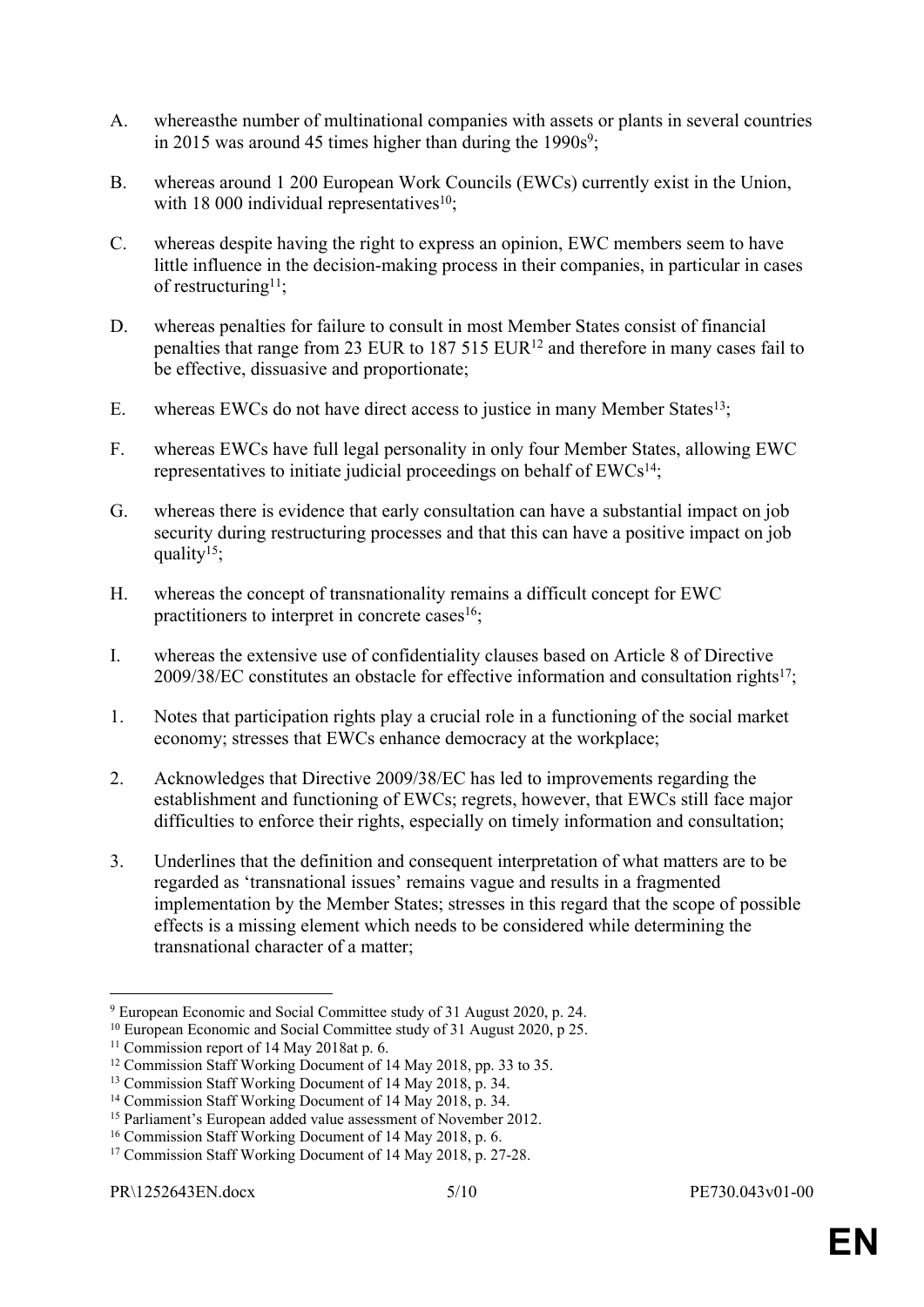- 4. Regrets that the timely manner of consultation remains an issue where the employees' representatives opinion may be requested or delivered at a point in time where no meaningful consideration can be taken or when the management decision on the proposed measure has already been taken; regrets that the lack of management obligation to take an opinion into account often results in the input being disregarded or failing to have an actual impact on the proposed measure at hand;
- 5. Notes that the three-year timing provision of situations governing the entry into force of subsidiary requirements in the event of a failure to conclude an agreement is excessive and to the disadvantage of workers; underlines that the right of EWCs to have an annual meeting with the central management is insufficient and should be increased provide for biannual meetings in order to improve the practical functioning and running of EWCs;
- 6. Highlights that the Member State implementation of confidentiality provisions is fragmented due to the lack of a clear definition and therefore calls for a clear definition of confidential information in line with the definitions provided for in Directive 2016/943; stresses in this context that further efforts by Member State are needed in order to specify and clarify the conditions under which the central management is not required to pass on information which could be harmful;
- 7. Stresses that in cases of disagreement on whether to undertake an information or consultation procedure, there is a lack of guidance on how to resolve the current negative effects on EWCs and workers representatives;
- 8. Is concerned about the fragmented and insufficient compliance with Directive 2009/38/EC; calls in this regard for reinforced procedures and other measures to ensure proper, effective and timely compliance, including the temporary suspension of the implementation of management decisions;
- 9. Regrets that in many Member States penalties for non-compliance are not effective, dissuasive or proportionate as required by Directive 2009/38/EC; stresses that the provisions governing Member State penalties needs to be strengthen in order to improve compliance with Directive 2009/38/EC;
- 10. Stresses that the provisions guiding the situations in which the obligations of Directive 2009/38/EC do not apply due to other agreements in force warrant further clarification in order to improve the functioning and implementation of Directive 2009/38/EC;
- 11. Calls on Member States to ensure access to justice for EWCs and for the specification of the legal status of EWCs and Special Negotiating Bodies as legal actors;
- 12. Instructs its President to forward this resolution and the accompanying recommendations to the Commission and the Council.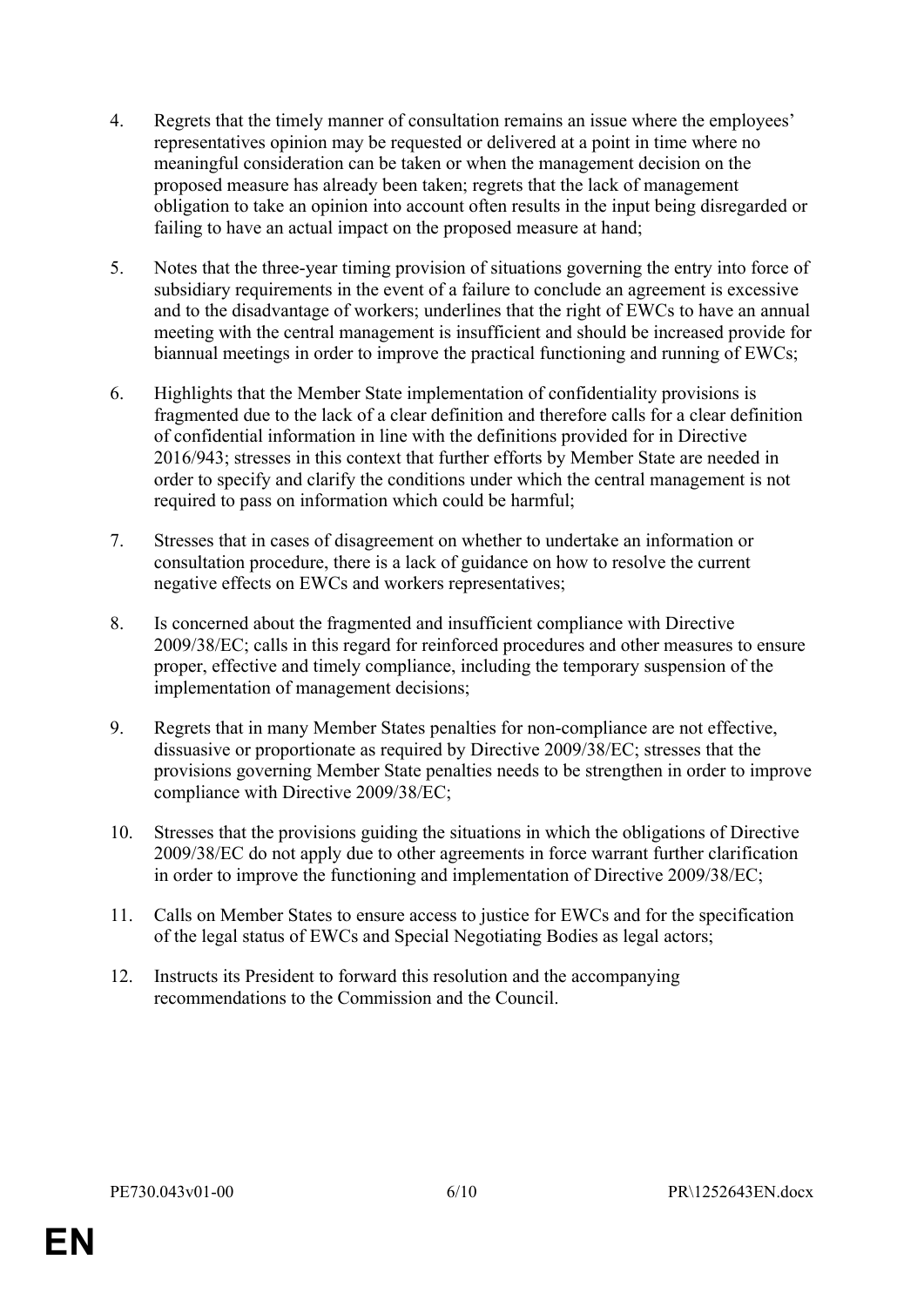#### <span id="page-6-0"></span>**ANNEX TO THE MOTION FOR A RESOLUTION: RECOMMENDATIONS AS TO THE CONTENT OF THE PROPOSAL REQUESTED**

Directive 2009/38/EC is amended as follows:

- (1) Article 1 is amended as follows:
	- (a) paragraph 4 is replaced by the following:
		- "4. Matters shall be considered to be transnational where they concern*, directly or indirectly,* the Community-scale undertaking or Community-scale group of undertakings as a whole, or at least two undertakings or establishments of the undertaking or group situated in two different Member States.";
	- (b) the following paragraph is added:
		- "*7a. In order to determine the transnational character of a matter, the scope of its possible effects must be taken into account. This includes matters which, irrespective of the number of Member States involved, are of concern to European workers in terms of the scope of their potential impact, as well as matters which involve the transfer of activities between Member States.*";
- (2) in Article 2, point (g) is replaced by the following:
	- "(g) 'consultation' means the establishment of dialogue and exchange of views between employees' representatives and central management or any more appropriate level of management, at such time, in such fashion and with such content as enables employees' representatives to express *a prior* opinion on the basis of the information provided about the proposed measures to which the consultation is related, without prejudice to the responsibilities of the management, and within a reasonable time, which *is to* be taken into account within the Community-scale undertaking or Community-scale group of undertakings;";
- (3) in Article 7(1), the third indent is replaced by the following:
	- where, after *one year* from the date of this request, they are unable to conclude an agreement as laid down in Article 6 and the special negotiating body has not taken the decision provided for in Article 5(5).";
- (4) in Article 8, paragraphs 1 and 2 are replaced by the following<sup>1</sup>:

<sup>&</sup>lt;sup>1</sup> The existing text reads as follows:

<sup>&</sup>quot;1. Member States shall provide that members of special negotiating bodies or of European Works Councils and any experts who assist them are not authorised to reveal any information which has expressly been provided to them in confidence.

The same shall apply to employees' representatives in the framework of an information and consultation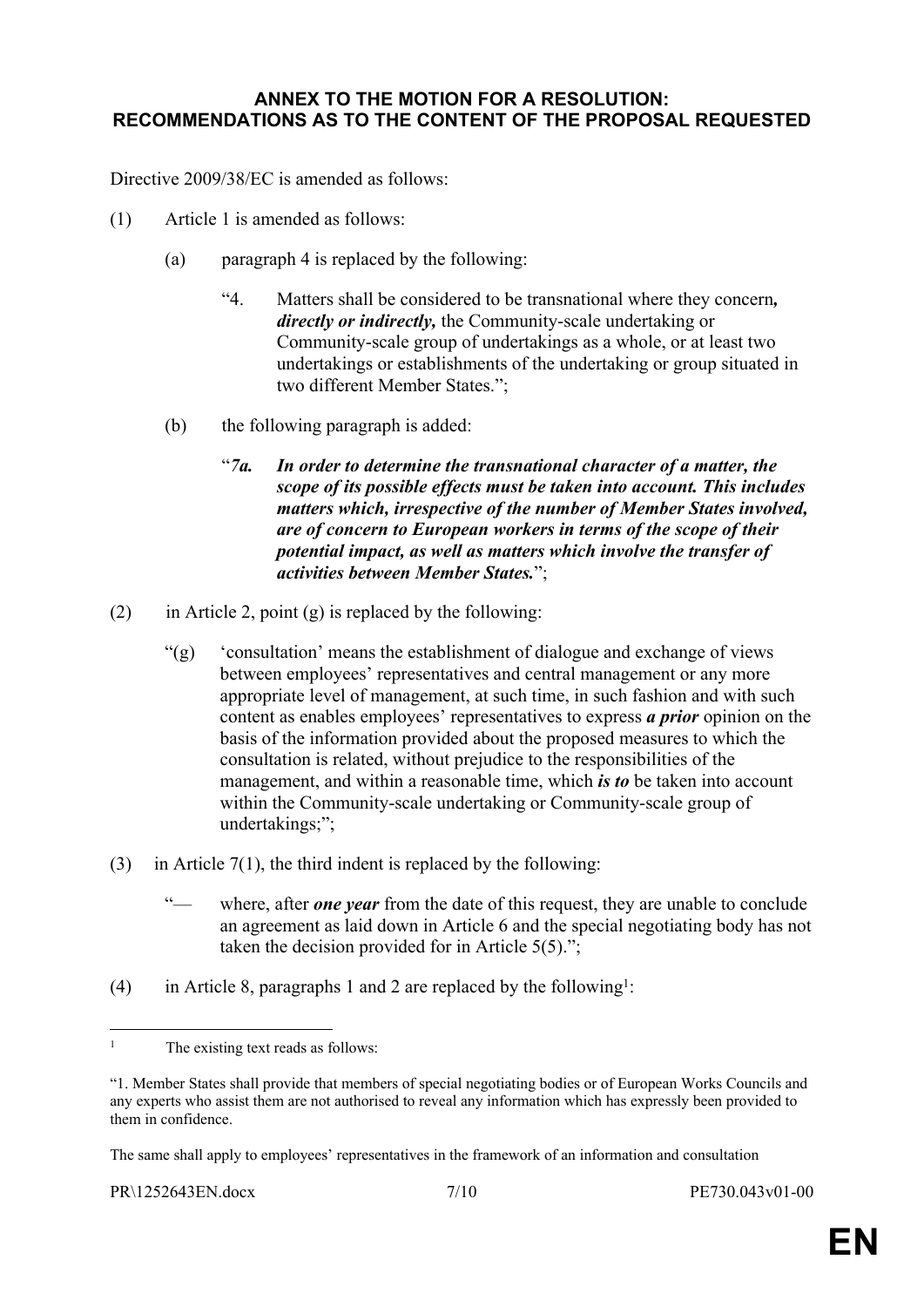"1. Member States shall *ensure* that members of special negotiating bodies or of European Works Councils and any experts who assist them *are obliged not to reveal any trade secrets, as defined in Article 1(1) of Directive (EU) 2016/943 of the European Parliament and of the Council1a* which *have* expressly been provided to them in confidence.

The same shall apply to employees' representatives in the framework of an information and consultation procedure.

That obligation shall continue to apply, wherever the persons referred to in the first and second subparagraphs are, even after the expiry of their terms of office:

*This paragraph shall not apply to members of the European Works Council who pass on information to national or local work councils that may affect the situation of workers where such information has been provided to them in confidence and is subject to national rules on confidentiality.*

2. Each Member State shall *define*, in specific *and substantiated* cases and under the conditions and limits laid down by national legislation, that the central management situated in its territory is not obliged to transmit information when its nature is such that, according to objective criteria, it would seriously harm the functioning of the undertakings concerned or would be prejudicial to them.

A Member State *shall* make such dispensation subject to prior administrative or judicial authorisation.

*1a. Directive (EU) 2016/943 of the European Parliament and of the Council of 8 June 2016 on the protection of undisclosed know-how and business information (trade secrets) against their unlawful acquisition, use and disclosure (OJ L 157, 15.6.2016, p. 1).*";

(5) in Article 9, the following paragraph is added:

 $\frac{1}{2}$ 

"*If there is a dispute between the central management and the European Works* 

procedure.

That obligation shall continue to apply, wherever the persons referred to in the first and second subparagraphs are, even after the expiry of their terms of office.

2. Each Member State shall provide, in specific cases and under the conditions and limits laid down by national legislation, that the central management situated in its territory is not obliged to transmit information when its nature is such that, according to objective criteria, it would seriously harm the functioning of the undertakings concerned or would be prejudicial to them.

A Member State may make such dispensation subject to prior administrative or judicial authorisation.".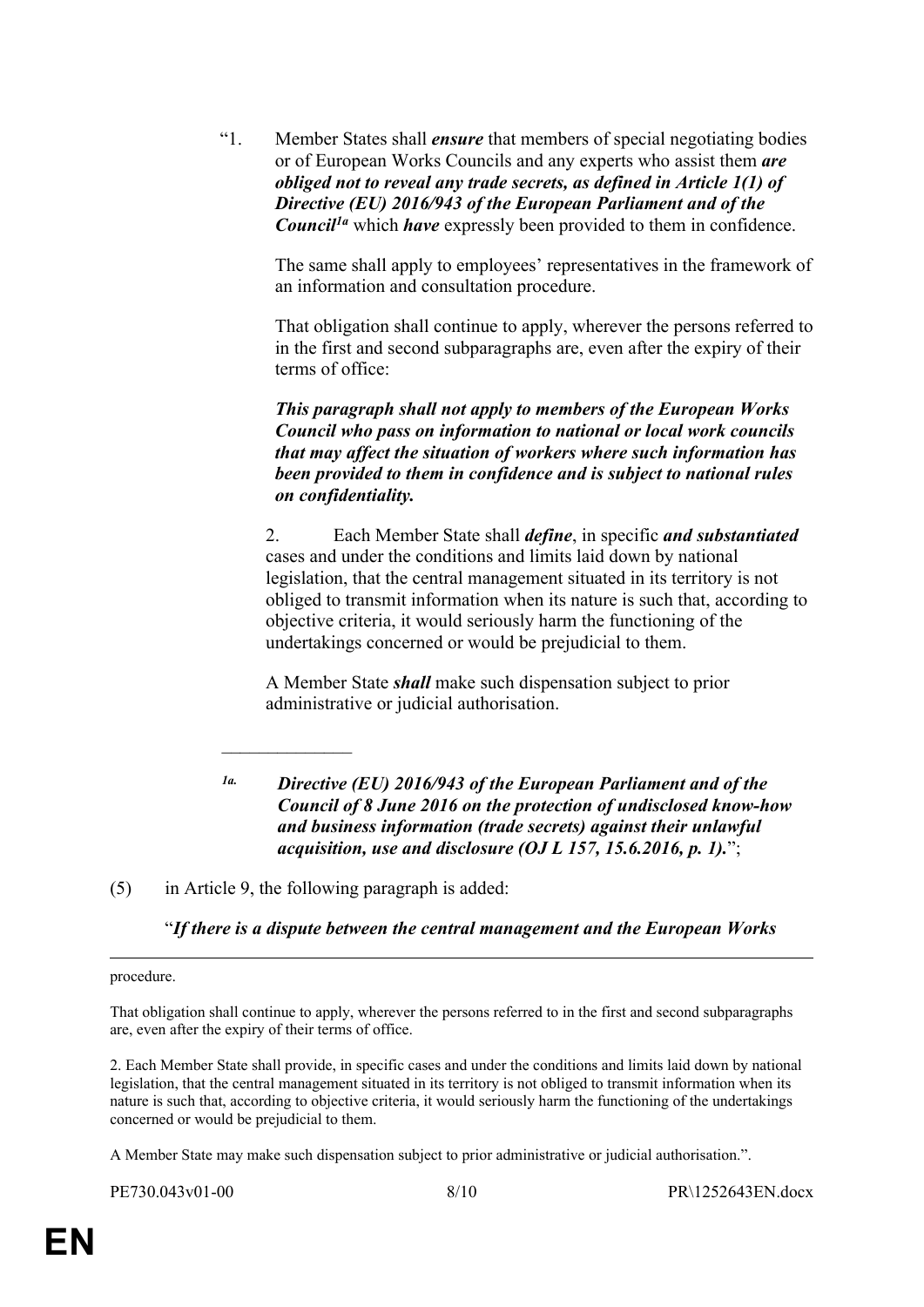*Council or the employees' representatives as to whether an information and consultation procedure is to be carried out, the central management shall provide reasons why the information and consultation requirements under this Directive or under agreements concluded pursuant thereto do not apply, in particular because of the absence of transnational issues.";*

- (6) Article 11 is amended as follows:
	- (a) paragraph 2 is replaced by the following<sup>2</sup>:
		- "2. Member States shall *ensure*, in the event of failure to comply with this Directive, that adequate administrative or judicial procedures are available to enable the obligations deriving from this Directive to be enforced *in a timely and effective manner*.

*Member States shall establish procedures to enable the temporary suspension of decisions of the central management where such decisions are challenged on the basis that there has been an infringement of the information and consultation requirements under this Directive or under agreements concluded pursuant thereto.*";

(b) in paragraph 3, the following subparagraph is added:

*"The central management shall bear the direct costs incurred in carrying out the procedures, including the costs of legal representation and the subsistence and travel expenses for at least one workers' representative.***";**

(7) the following article is inserted:

"*Article 11a*

### *Penalties*

- *1. Member States shall lay down rules on penalties applicable to infringements of the information and consultation requirements under this Directive or under agreements concluded pursuant thereto. The penalties shall be effective, proportionate and dissuasive.*
- *2. The penalties referred to in paragraph 1 shall include:*
	- *(a) financial penalties that are proportionate to the nature, gravity and duration of the undertaking's infringement;*
	- *(b) orders excluding the undertaking from an entitlement to some or all public benefits, aids or subsidies, including EU funds managed by the relevant Member States, for a period of up to three years;*
	- *(c) orders excluding the undertaking from procurement within the*

<sup>2</sup> The existing text reads as follows: "2. Member States shall provide for appropriate measures in the event of failure to comply with this Directive; in particular, they shall ensure that adequate administrative or judicial procedures are available to enable the obligations deriving from this Directive to be enforced."